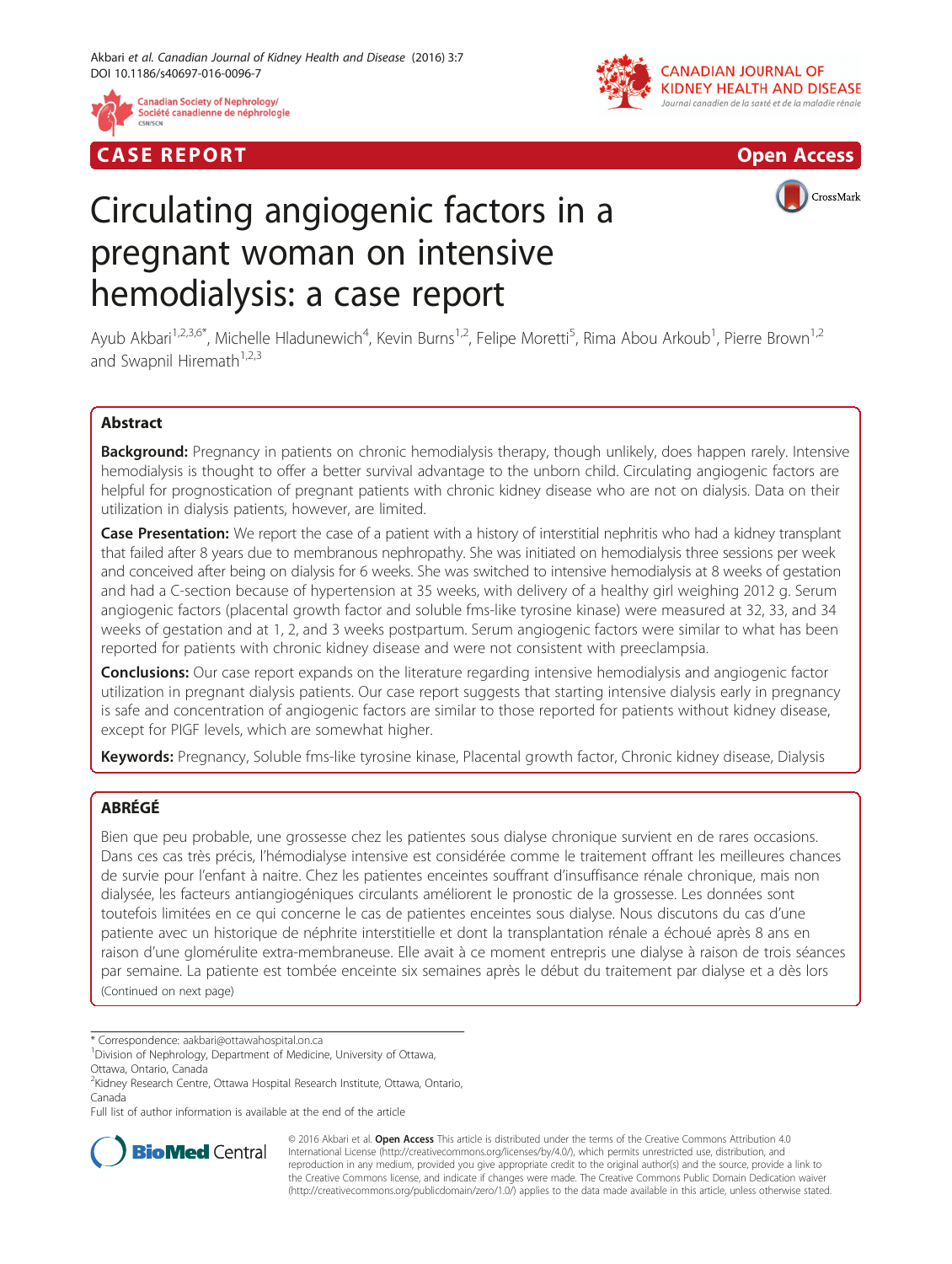#### (Continued from previous page)

été transférée au traitement par l'hémodialyse intensive. Le bébé, une fille de 2 012 kg en parfaite santé, est né par césarienne à 35 semaines de gestation, car la mère souffrait d'hypertension. Deux facteurs antiangiogéniques ; le facteur de croissance placentaire PIGF ainsi que la tyrosine kinase sFlt-1, ont été dosés à 32, 33 et 34 semaines de gestation de même qu'une, deux et trois semaines postpartum. Les taux mesurés se situaient à des niveaux attendus chez les patients souffrant d'insuffisance rénale chronique et n'indiquaient pas de prééclampsie. L'étude de ce cas particulier vient enrichir la documentation existante en regard de l'utilisation de l'hémodialyse intensive chez les patientes enceintes. Ce cas précis laisse croire qu'il est sécuritaire pour l'enfant à naitre d'amorcer une telle procédure dès les premières semaines de la grossesse chez une femme souffrant d'insuffisance rénale chronique. Ce cas montre également que dans ces conditions, les concentrations sériques des facteurs antiangiogéniques s'avèrent similaires à celles rapportées pour une femme enceinte ne souffrant d'aucune néphropathie, à l'exception du PIGF dont la concentration est sensiblement plus élevée chez la patiente dialysée.

### Background

Pregnancy in patients with end-stage renal disease (ESRD) on dialysis therapy is uncommon. The reported conception rate is between 1 and 7.9 % for women of child-bearing age, but recent data indicate improvement in conception rates as centres have intensified dialysis regimens [\[1](#page-4-0)]. Patients who start dialysis during pregnancy have a more favorable outcome than those who become pregnant on dialysis, presumably due to the presence of residual renal function. Furthermore, there is an association between the hours of hemodialysis received and the chances of a live birth [\[2](#page-4-0)]. Conventional hemodialysis three times a week for 4 h in pregnant women is associated with much poorer outcomes compared to intensive hemodialysis (greater than 36 h per week) [[2\]](#page-4-0). Still, the major morbidity and mortality for patients with chronic kidney disease (CKD) who are pregnant is secondary to preeclampsia (PE) [[3\]](#page-4-0). PE is a placental disease which occurs in up to 5 % of all pregnancies, but rates are significantly higher in women with CKD [\[4](#page-4-0), [5\]](#page-4-0).

In the last decade, angiogenic factors such as placental growth factor (PIGF) and soluble fms-like tyrosine kinase (s-FLT-1) were found to be abnormal in the maternal circulation in women who developed PE [[6\]](#page-4-0). Emerging data suggest that serial measurements of circulating angiogenic factors may help predict PE and adverse pregnancy outcomes [[3, 7](#page-4-0)–[10\]](#page-4-0). However, the data on angiogenic factors in pregnant patients on hemodialysis are limited [\[9](#page-4-0), [11\]](#page-4-0). We measured PIGF and s-FLT-1 in a pregnant patient with end-stage renal disease secondary to interstitial nephritis whose renal transplant failed because of de novo membranous nephropathy, and she was started on hemodialysis therapy.

#### Case presentation

A 33-year-old female with a history of ESRD secondary to interstitial nephritis had a preemptive kidney transplant which failed after 8 years, secondary to biopsyproven de novo membranous nephropathy. She had had a history of unprovoked pulmonary embolism 4 years after the renal transplant and had been treated with oral anticoagulation for 2 years. The hematology consultant found no evidence of thrombophilia. Her cyclosporine dose had been tapered off within 1 month of starting dialysis. Her prednisone in a dose of 5 mg orally per day was continued throughout pregnancy. She was found to be 6 weeks pregnant after being on dialysis for 3 months. This was an unplanned pregnancy. The patient had a history of smoking but quit on learning of her pregnancy. She was switched to intensive hemodialysis (six dialysis sessions per week for a total dialysis time of 45 h per week) at 8 weeks of gestation. She received heparin 500 units i.v. per hour on dialysis to prevent dialyzer clotting (dialyzer utilized was FX 800 Fresenius Medical Care dialyzer), and tinzaparin for prophylaxis against pulmonary embolism. Blood flow was kept at 300 ml/min during dialysis, and dialysate flow was 500 ml/min. Dialysate potassium concentration was 3 mmol/l, bicarbonate concentration was kept at 25 mmol/l, and calcium concentration was kept at 1.75 mmol/L. Intentionally, no dietary restrictions were implemented. Her prenatal vitamin dose was doubled. She was also given oral zinc 15 mg per day. Blood work was monitored initially once weekly and then at least once every 2 weeks. Sodium phosphate was added to her dialysate at a concentration of 0.9 mmol/l at 12 weeks of gestation. She required increasing doses of erythropoietin from 8 weeks of gestation and increasing doses of intravenous iron from 12 weeks of gestation to maintain her hemoglobin above 90 g/l.

In the first trimester, the patient developed symptoms of gastritis and was started on oral pantoprazole. She had an integrated prenatal screen (IPS) for aneuploidy which was negative as well as alpha-fetoprotein and pregnancyassociated plasma protein A was normal. At 19 weeks and 4 days of gestation, no structural fetal anomaly was detected by ultrasound. On uterine artery Doppler, there was no notching or abnormal pulsatility index or abnormal resistive index, signs which are helpful in predicting PE. The fetus had a normal growth curve throughout the pregnancy (Fig. [1](#page-2-0)) and normal umbilical artery Dopplers.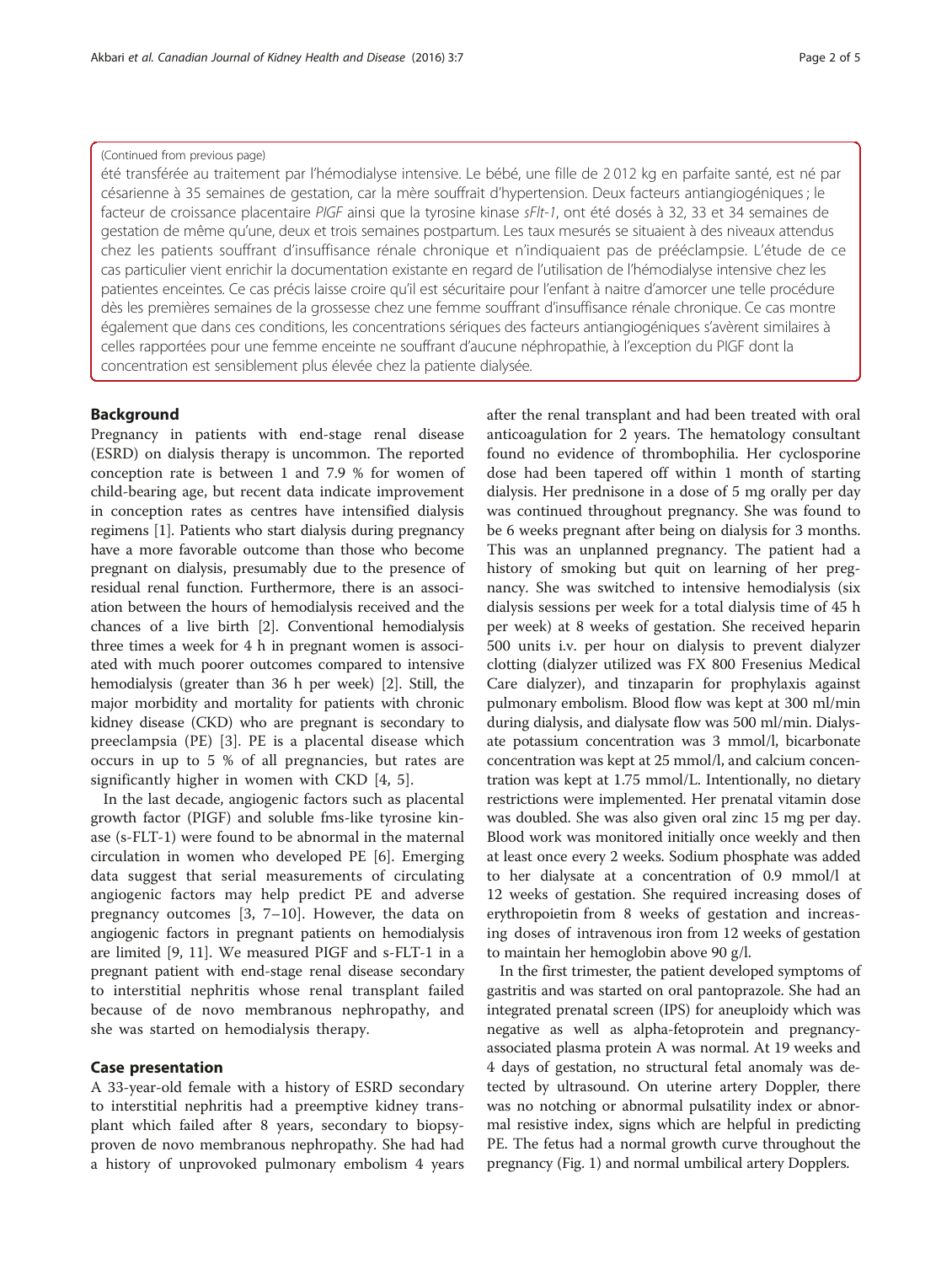<span id="page-2-0"></span>

Blood pressure started to increase at 28 weeks gestation. She was started on labetalol 100 mg orally twice per day for systolic blood pressure in the range of 150 mmHg and diastolic blood pressure in the range of 100 mmHg, with good control until 33 weeks of gestation when blood pressure rose again, and the labetalol dose was progressively increased to 200 mg every 6 h. On clinical exam, she did not have evidence of volume overload.

Because of uncontrolled blood pressure (blood pressure 160/110 to 170/102) she underwent C-section at 35 weeks of gestation, and gave birth to a healthy girl weighing 2012 g. She was not treated with magnesium sulphate. Liver function tests and platelet counts remained within the normal range throughout the peri-partum period. Placental pathology revealed a normal maternal vascular pattern. Placental weight at delivery was 306 g (expected 352 to 516 g).

Serum PIGF and s-FLT-1 were measured at 32, 33, and 34 weeks of pregnancy and at 1, 2, and 3 weeks postpartum. Blood was drawn immediately prior to the hemodialysis treatment. Both sFLT-1 and PIGF were measured by enzyme-linked immunosorbent assay (ELISA). The kit used for PIGF was Human ELISA Kit from Abcam®, Toronto, and for sFlt-1 was Human ELISA Kit from R&D Systems<sup>®</sup>, Minneapolis, MN.

All assays were performed in duplicate, according to the manufacturer's instructions. The results are shown in Table 1. Serum sFLT-1 remained within the normal range reported for patients without kidney disease, and PIGF levels were higher than the normal range [\[12](#page-4-0)] arguing against development of preeclampsia.

### Discussion

We report a successful pregnancy in a patient who became pregnant after initiation of hemodialysis therapy. She was switched to intensive hemodialysis early in her pregnancy. The pregnancy was well tolerated, although her blood pressure became labile at 35 weeks of gestation. A C-section was performed and a healthy child was delivered weighing 2012 g.

Fertility is markedly reduced in patients with ESRD, and pregnancy in hemodialysis patients remains uncommon [[13](#page-4-0)]. When pregnancy occurs, there is a high risk of mortality and morbidity to the mother and fetus. The outcome of such pregnancies depends on the dose of dialysis that the pregnant woman receives. Dialysis <20 h per week is associated with high mortality with live births ranging from 27 to 37 %. Infant survival has improved over the years with increasing dose of dialysis [\[13\]](#page-4-0). Dialysis of  $17 \pm 5$  h is associated with an infant survival rate of approximately 50 % [[2\]](#page-4-0), but recent data suggest that higher doses of dialysis (greater than 36 h per week) are associated with decreased prematurity and improved infant survival [\[2\]](#page-4-0). Our patient underwent dialysis 45 h per week starting at 8 weeks gestation. Our case report therefore suggests that starting intensive dialysis early in

Table 1 Values of placental growth factor (PIGF) and soluble fms-like tyrosine kinase (s-FLT-1) and their ratio

|                     | PIGF (pg/ml)              | $s$ -Flt-1 (pg/ml)       | sFLT-1/PIGF             |
|---------------------|---------------------------|--------------------------|-------------------------|
| Gestational week 32 | 2809.2 (normal 54-1312)   | 1084 (normal 680-8042)   | 0.39 (normal 0.80-86.4) |
| Gestational week 33 | 1959.8 (normal 54-1312)   | 1142.5 (normal 680-8042) | 0.58 (normal 0.80-86.4) |
| Gestational week 34 | 1535.9 (normal 43.6-1177) | 1193 (833-11,643)        | 1.29 (normal 1.01-109)  |
| Post-partum 1 week  | 774.6                     | 68.5                     | 0.09                    |
| Post-partum 2 weeks | 667.2                     | 149                      | 0.22                    |
| Post-partum 3 weeks | 728.5                     | 117.5                    | 0.16                    |
|                     |                           |                          |                         |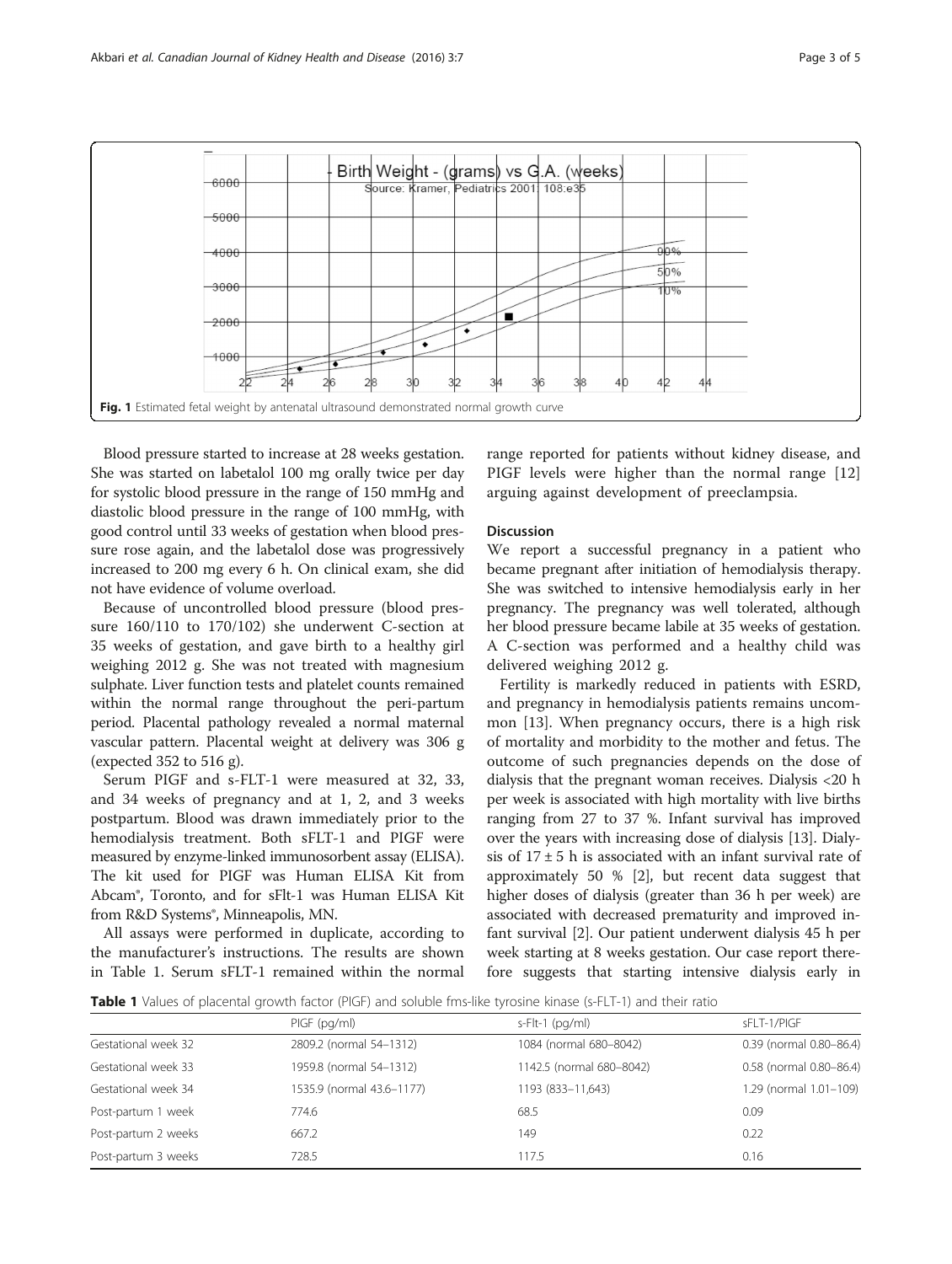pregnancy is safe, well tolerated, and may improve outcomes as previously reported [\[2](#page-4-0)]. The major complication of pregnancy on dialysis is the development of pregnancyinduced hypertension. A diagnosis of PE has important consequences on clinical management. The recommended management of PE is delivery of the baby. Indeed, if severe PE is diagnosed, the baby may need to be delivered prematurely to prevent maternal complications. A clinical diagnosis of PE is made during pregnancy in the presence of new onset hypertension and proteinuria after 20 weeks of gestation or in the absence of proteinuria; one of the following is required to make the diagnosis (a) decreased platelet count; (b) renal insufficiency; (c) abnormal liver function tests (d) pulmonary edema, and (e) central or visual symptoms [[14](#page-4-0)]. In proteinuric patients with CKD, the diagnosis of PE is therefore challenging. In one series, patients with CKD who were suspected to have superimposed PE had kidney biopsy performed, and only 58 % had classic histologic evidence of PE [\[15\]](#page-4-0).

Circulating angiogenic factors may play a pathogenic role in the development of PE [[16\]](#page-4-0). These factors regulate placental development, including remodelling of the spiral arteries [\[17](#page-4-0)]. It is thought that in PE, faulty remodelling of spiral arteries leads to relative hypoxemia which increases production of sFlt-1. The increase in circulating sFlt-1 induces excessive binding of free PIGF leading to endothelial dysfunction, a hallmark of PE [\[16](#page-4-0)]. In the general population, high serum concentration of sFlt-1 and low levels of PIGF predict PE before development of clinical manifestations [[16\]](#page-4-0).

In patients with CKD, levels of circulating angiogenic factors represent promising markers to assist in the diagnosis of PE [[9\]](#page-4-0). VEGF levels have been found to be similar in patients on hemodialysis as compared to healthy people [[18\]](#page-4-0). The data on angiogenic factors in patients on established hemodialysis are limited, and indeed, our literature search uncovered only two case reports where circulating angiogenic factors were measured in pregnant women undergoing hemodialysis. Shan et al. [[19](#page-4-0)] reported the case of a 34-year-old woman who conceived 1 month before initiation of hemodialysis and had to be delivered at 29 weeks and 2 days because of severe hypertension. No evidence of PE was found on pathological examination of the placenta. sFlt-1 levels were 2468 pg/ml, which is within the normal reference range. Shan et al. did not measure PIGF levels. Cornelis et al. [\[11\]](#page-4-0) reported the case of a 21-year-old female who was started on intensive hemodialysis at 26 weeks of gestation. She was delivered at 35 weeks and 5 days of gestation because of sudden unexplained hypertension. sFLT-1 and PIGF levels were monitored from 21 weeks of gestation and remained in the normal range. Our patient was started on intensive hemodialysis at 8 weeks of gestation and also delivered because of hypertension at 35 weeks. Other than hypertension, the patient did not have any symptoms or signs of PE, lab parameters did not indicate the HELLP syndrome, and there was no intrauterine growth retardation (IUGR). Placental histology was unremarkable. The placental weight was low, perhaps related to the patient's smoking status or poor vascular health with history of end-stage renal disease and history of kidney transplant with exposure to immunosuppressives. Circulating angiogenic factors were not consistent with a diagnosis of PE. In PE superimposed on CKD, the concentration of sFlt-1 is much higher (median, 13,519.5 pg/ml; range 6059–34,398 pg/ml) and PIGF levels are much lower (median, 32.6 pg/ml; range 55.9–2632 pg/ml), and the ratio of sFlt-1 to PIGF (which has a better diagnostic accuracy for preeclampsia [[12](#page-4-0)]) is quite high (median, 435.79; range 160.9–1153.53) [\[9](#page-4-0)], compared to the results in our patient. Although our patient developed hypertension, the etiology is unlikely to be related to PE as a host of other factors might contribute to hypertension in a dialysis patient including sodium and volume excess, activation of the renin angiotensin system, altered endothelial function, and increased sympathetic activity. Thus, if we had access to the results of angiogenic factors in real time, premature delivery may have been avoided as there was no fetal indication for delivery and she was on a single antihypertensive agent and a second antihypertensive agent could have been added with close monitoring.

## **Conclusions**

Our data add to the previous two case reports suggesting that serum levels of angiogenic factors are similar to those reported for patients without kidney disease, except for PIGF levels, which are somewhat higher, consistent with data from Cornelis et al. In summary, we report a case of pregnancy in a woman who underwent intensive hemodialysis and had a relatively good outcome. Despite the presence of worsening hypertension, there was no evidence of PE. We suggest that monitoring of circulating angiogenic factors might be helpful to diagnose PE in this population. It is also essential to establish reference levels of these markers in pregnant patients on dialysis. Pregnancy on dialysis remains relatively rare and reliance on case reports such as ours will be required to guide the utilization of angiogenic factor measurements in dialysis patients.

## Consent

Written informed consent was obtained from the patient for publication of this Case report and any accompanying images.

## Ethics

Ethics approval was obtained from Ottawa Hospital Research Ethics Board and patient consented to the study.